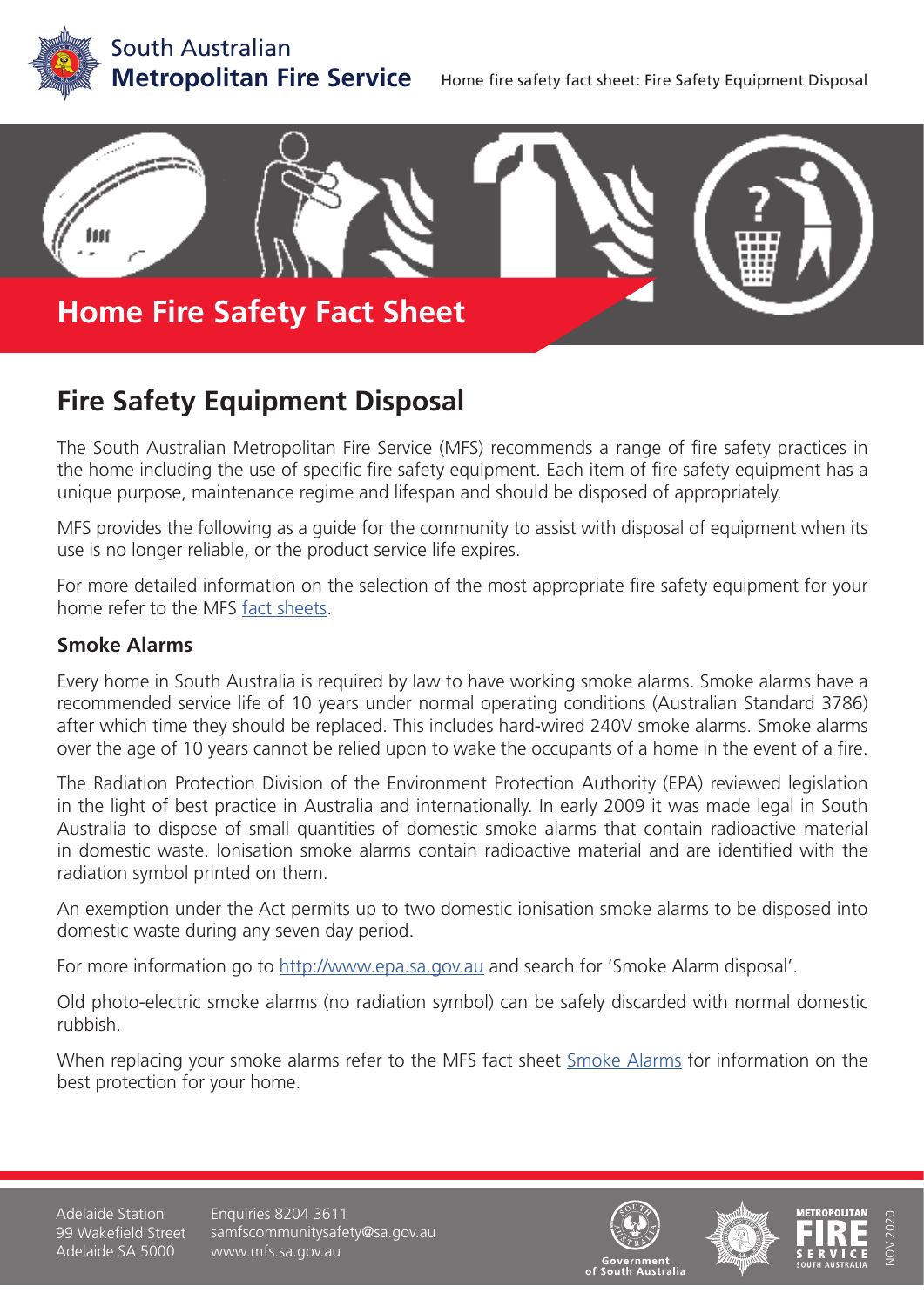# **Specialised Smoke Alarm Systems for Deaf or Hearing Impaired**

For those in the community who are Deaf or Hearing Impaired, specialised smoke alarms systems are available. These systems are comprised of a smoke alarm which meets the Australian Standard 3786, a vibrating pad for placing under a pillow and a flashing strobe light.

The smoke alarms contained in these systems must also be replaced completely every ten years and can be disposed of after that time into domestic waste.

The flashing strobe light and vibrating pad can be disposed of through electronic recycling centres in the community, refer to the Which Bin website and use the search phrase "Electronic Devices" for your nearest drop off centre: <https://www.whichbin.sa.gov.au>/.

# **Fire Blankets**

Using a fire blanket is one of the safest ways to extinguish a flammable liquid burning in a container, for example oil or fat burning in a saucepan. A fire blanket must be disposed of and replaced after being used as they are not designed to be re-used. It can be dangerous to re-use a fire blanket if it's already extinguished a previous fire.

Always wait until the fire blanket has returned to room temperature or alternatively wet thoroughly with water after use. It can then be disposed of in normal domestic household waste.

The plastic casing or packaging of a fire blankets can be disposed of in the normal domestic household recycling waste.

When replacing your fire blanket refer to the MFS fact sheet [Fire Blankets](https://www.mfs.sa.gov.au/community/safety-and-education/fact-sheets-and-brochures/fact-sheet-pages/fire-blankets) for information on the best protection for your home.

# **Fire Extinguishers**

A fire extinguisher is a first attack tool for use in the early stages of a fire. It should only be used on a small fire (no larger than a waste-paper basket) and by someone who is confident and physically capable of using the extinguisher.

The MFS recommends that domestic fire extinguishers are maintained in good working order to provide the best outcome in the event of a fire. For information on the maintenance requirements for fire extinguishers, refer to the MFS fact sheet [Fire Extinguishers for Domestic Use.](https://www.mfs.sa.gov.au/community/safety-and-education/fact-sheets-and-brochures/fact-sheet-pages/fire-extinguishers-for-domestic-use)

The MFS recommends that ideally fire extinguishers for domestic use should be checked every six months and tested or replaced after five years.

The information provided here is to be used in the context of domestic fire extinguishers and does not apply for commercial situations.

# **Water Type Extinguisher (all red body)**

# **Storage:**

This type of fire extinguisher should be stored in a dry area and free from vibrations. In coastal or marine situations, check for saltwater corrosion and replace the extinguisher if corrosion is found to be present.

# **Disposal:**

Water fire extinguishers, when empty, can be disposed of via a waste / recycling centre or scrap metal facility. Note that these centres may charge a disposal fee. For information on your nearest centre contact your local Council or refer to the Green Industries website: [https://www.greenindustries.sa.gov.](https://www.greenindustries.sa.gov.au/hazwaste) [au/hazwaste](https://www.greenindustries.sa.gov.au/hazwaste). It is essential to ensure the extinguisher is discharged safely to avoid a hazard.

Page 2 of 4

Adelaide Station 99 Wakefield Street Adelaide SA 5000

Enquiries 8204 3611 samfscommunitysafety@sa.gov.au www.mfs.sa.gov.au





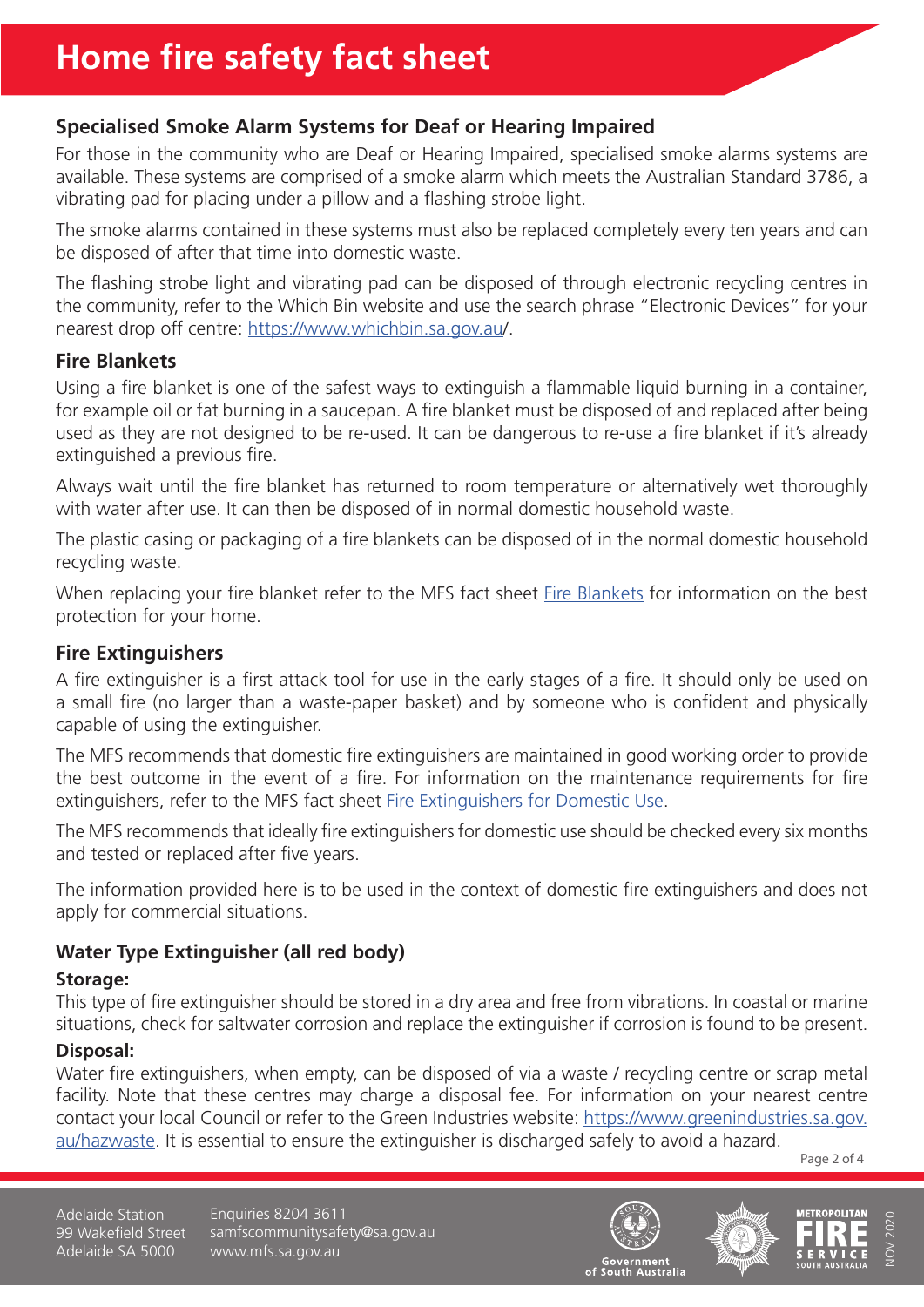# **Dry Chemical / Powder Type Extinguisher (Red body, white band)**

# **Storage:**

This type of fire extinguisher should be stored in a dry area and free from vibrations. Keep it away from products containing bleach. In coastal or marine situations, check for saltwater corrosion and replace the extinguisher if corrosion is found to be present.

#### **Disposal:**

Dry powder fire extinguishers can be disposed of via a waste / recycling centre. Note that these centres may charge a disposal fee. For information on your nearest centre contact your local Council or refer to the Green Industries website: [https://www.greenindustries.sa.gov.au/hazwaste.](https://www.greenindustries.sa.gov.au/hazwaste) Do not attempt to empty the extinguisher prior to disposal unless in the event of emergency use.

# **Carbon Dioxide (CO2) Type Fire Extinguisher (Red body, black band)**

#### **Storage:**

This type of fire extinguisher should be stored in a dry area and free from vibrations. In coastal or marine situations, check for saltwater corrosion and replace the extinguisher if corrosion is found to be present.

#### **Disposal:**

Carbon Dioxide fire extinguishers can be disposed of via a waste / recycling centre. Note that these centres may charge a disposal fee. For information on your nearest centre contact your local Council or refer to the Green Industries website:<https://www.greenindustries.sa.gov.au/hazwaste>. Do not attempt to empty the extinguisher prior to disposal unless in the event of emergency use.

# **Foam Type Fire Extinguisher (Red body, blue band)**

#### **Storage:**

This type of fire extinguisher should be stored in a dry area and free from vibrations. Keep it away from products containing bleach. In coastal or marine situations, check for saltwater corrosion and replace the extinguisher if corrosion is found to be present.

# **Disposal:**

Foam fire extinguishers can be disposed of via a waste / recycling centre. Note that these centres may charge a disposal fee. For information on your nearest centre contact your local Council or refer to the Green Industries website: [https://www.greenindustries.sa.gov.au/hazwaste.](https://www.greenindustries.sa.gov.au/hazwaste) Do not attempt to empty the extinguisher prior to disposal unless in the event of emergency use.

# **Wet Chemical Type Fire Extinguisher (Red body, cream band)**

# **Storage:**

This type of fire extinguisher should be stored in a dry area and free from vibrations. Keep it away from products containing bleach. In coastal or marine situations, check for saltwater corrosion and replace the extinguisher if corrosion is found to be present.

# **Disposal:**

Wet Chemical fire extinguishers can be disposed of via a waste / recycling centre. Note that these centres may charge a disposal fee. For information on your nearest centre contact your local Council or refer to the Green Industries website:<https://www.greenindustries.sa.gov.au/hazwaste>. Do not attempt to empty the extinguisher prior to disposal unless in the event of emergency use.

Page 3 of 4

Adelaide Station 99 Wakefield Street Adelaide SA 5000

Enquiries 8204 3611 samfscommunitysafety@sa.gov.au www.mfs.sa.gov.au